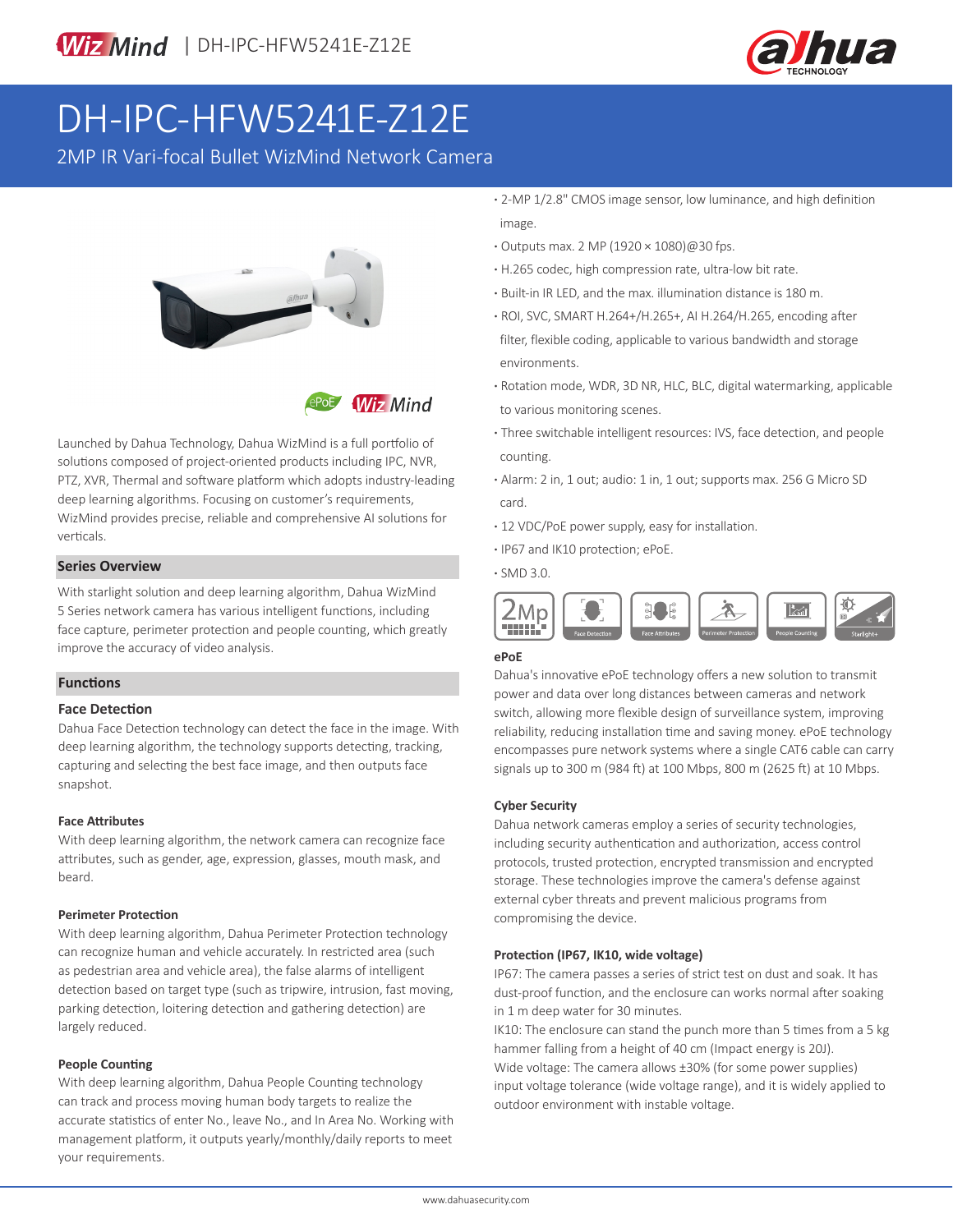# Wiz Mind | DH-IPC-HFW5241E-Z12E

# **Technical Specification**

| Camera                          |      |                                                                                           |                                     |                        |                                |  |
|---------------------------------|------|-------------------------------------------------------------------------------------------|-------------------------------------|------------------------|--------------------------------|--|
| <b>Image Sensor</b>             |      | 1/2.8" CMOS                                                                               |                                     |                        |                                |  |
| Max. Resolution                 |      | 1920 (H) × 1080 (V)                                                                       |                                     |                        |                                |  |
| <b>ROM</b>                      |      | 128 MB                                                                                    |                                     |                        |                                |  |
| <b>RAM</b>                      |      | 512 MB                                                                                    |                                     |                        |                                |  |
| <b>Scanning System</b>          |      | Progressive                                                                               |                                     |                        |                                |  |
| <b>Electronic Shutter Speed</b> |      | Auto/Manual 1/3 s-1/100,000 s                                                             |                                     |                        |                                |  |
| Min. Illumination               |      | 0.002 lux@F1.5 (Color, 30 IRE)<br>0.0002 lux@F1.5 (B/W, 30 IRE)<br>0 lux (Illuminator on) |                                     |                        |                                |  |
| S/N Ratio                       |      | >56 dB                                                                                    |                                     |                        |                                |  |
| <b>Illumination Distance</b>    |      | 180 m (590.55 ft) (IR)                                                                    |                                     |                        |                                |  |
| Illuminator On/Off Control      |      | Auto                                                                                      |                                     |                        |                                |  |
| <b>Illuminator Number</b>       |      | 4 (IR LED)                                                                                |                                     |                        |                                |  |
| Pan/Tilt/Rotation Range         |      | Pan: 0°-360°<br>Tilt: 0°-90°<br>Rotation: 0°-360°                                         |                                     |                        |                                |  |
| Lens                            |      |                                                                                           |                                     |                        |                                |  |
| Lens Type                       |      | Motorized vari-focal                                                                      |                                     |                        |                                |  |
| Lens Mount                      |      | Module                                                                                    |                                     |                        |                                |  |
| Focal Length                    |      | 5 mm-60 mm                                                                                |                                     |                        |                                |  |
| Max. Aperture                   |      | F1.5                                                                                      |                                     |                        |                                |  |
| Field of View                   |      | Horizontal: 58°-4°<br>Vertical: 34°-2°<br>Diagonal: 66°-6°                                |                                     |                        |                                |  |
| <b>Iris Control</b>             |      | Hall                                                                                      |                                     |                        |                                |  |
| Close Focus Distance            |      | W-T: 1 m-1.5 m (3.28 ft-4.92 ft)                                                          |                                     |                        |                                |  |
|                                 | Lens | Detect                                                                                    | Observe                             | Recognize              | Identify                       |  |
| <b>DORI</b><br><b>Distance</b>  | W    | 73.1 m<br>(239.83 ft)                                                                     | 29.2 m<br>(95.80 ft)                | 14.6 m<br>(47.90 ft)   | 7.3 <sub>m</sub><br>(23.95 ft) |  |
|                                 | T    | 882.7 m<br>(2,896.00 ft)                                                                  | 353.1 m<br>$(1, 158.46 \text{ ft})$ | 176.5 m<br>(579.07 ft) | 88.2 m<br>(289.37 ft)          |  |
|                                 |      |                                                                                           |                                     |                        |                                |  |

#### Smart Event

| Abandoned object; missing object                                                                                                                                                                                                                                                                                                                                                                                                                                                                                           |  |  |  |  |
|----------------------------------------------------------------------------------------------------------------------------------------------------------------------------------------------------------------------------------------------------------------------------------------------------------------------------------------------------------------------------------------------------------------------------------------------------------------------------------------------------------------------------|--|--|--|--|
| Yes                                                                                                                                                                                                                                                                                                                                                                                                                                                                                                                        |  |  |  |  |
| Professional, intelligent                                                                                                                                                                                                                                                                                                                                                                                                                                                                                                  |  |  |  |  |
| Intrusion, tripwire, fast moving (the three functions<br>support the classification and accurate detection<br>of vehicle and human); loitering detection, people<br>gathering, and parking detection                                                                                                                                                                                                                                                                                                                       |  |  |  |  |
| Less false alarm, longer detection distance                                                                                                                                                                                                                                                                                                                                                                                                                                                                                |  |  |  |  |
| Face detection; track; snapshot; snapshot optimization;<br>optimal face snapshot upload; face enhancement; face<br>exposure; face attributes extraction including 6 attributes<br>(gender, age, glasses, expressions, mask, and beard) and<br>8 expressions (angry, sad, disgusted, scared, surprised,<br>calm, happy, confused); face snapshot set as face or<br>one-inch photo; snapshot strategies (real-time snapshot,<br>quality priority and optimization snapshot); face angle<br>filter; optimization time setting |  |  |  |  |
|                                                                                                                                                                                                                                                                                                                                                                                                                                                                                                                            |  |  |  |  |

| <b>People Counting</b>         | Tripwire people counting and people counting in area;<br>generating and exporting report (day/month/year);<br>queue management; 4 rules can be set for tripwire,<br>people counting in area and queue management                                                                                                                                                                                                                                                                                     |  |  |
|--------------------------------|------------------------------------------------------------------------------------------------------------------------------------------------------------------------------------------------------------------------------------------------------------------------------------------------------------------------------------------------------------------------------------------------------------------------------------------------------------------------------------------------------|--|--|
| Smart Search                   | Work together with Smart NVR to perform refine<br>intelligent search, event extraction and merging to event<br>videos                                                                                                                                                                                                                                                                                                                                                                                |  |  |
| Video                          |                                                                                                                                                                                                                                                                                                                                                                                                                                                                                                      |  |  |
| Video Compression              | H.265; H.264; H.264H; H.264B; MJPEG (Only supported<br>by the sub stream)                                                                                                                                                                                                                                                                                                                                                                                                                            |  |  |
| <b>Smart Codec</b>             | Smart H.265+; Smart H.264+                                                                                                                                                                                                                                                                                                                                                                                                                                                                           |  |  |
| AI Coding                      | AI H.265; AI H.264                                                                                                                                                                                                                                                                                                                                                                                                                                                                                   |  |  |
| Video Frame Rate               | Main stream: $1920 \times 1080@(1 \text{fps} - 25/30 \text{fps})$<br>Sub stream: D1@(1 fps-25/30 fps)<br>Third stream: 1080p@(1 fps-25/30 fps)<br>*The values above are the max. frame rates of each<br>stream; for multiple streams, the values will be subjected<br>to the total encoding capacity.                                                                                                                                                                                                |  |  |
| <b>Stream Capability</b>       | 3 streams                                                                                                                                                                                                                                                                                                                                                                                                                                                                                            |  |  |
| Resolution                     | 1080p (1920 × 1080); 1.3M (1280 × 960); 720p (1280<br>× 720); D1 (704 × 576/704 × 480); VGA (640 × 480); CIF<br>$(352 \times 288/352 \times 240)$                                                                                                                                                                                                                                                                                                                                                    |  |  |
| <b>Bit Rate Control</b>        | CBR/VBR                                                                                                                                                                                                                                                                                                                                                                                                                                                                                              |  |  |
| Video Bit Rate                 | H.264: 32 kbps-8192 kbps<br>H.265: 32 kbps-8192 kbps                                                                                                                                                                                                                                                                                                                                                                                                                                                 |  |  |
| Day/Night                      | Auto(ICR)/Color/B/W                                                                                                                                                                                                                                                                                                                                                                                                                                                                                  |  |  |
| BLC                            | Yes                                                                                                                                                                                                                                                                                                                                                                                                                                                                                                  |  |  |
| HLC                            | Yes                                                                                                                                                                                                                                                                                                                                                                                                                                                                                                  |  |  |
| WDR                            | 120 dB                                                                                                                                                                                                                                                                                                                                                                                                                                                                                               |  |  |
| Scene Self-adaptation<br>(SSA) | Yes                                                                                                                                                                                                                                                                                                                                                                                                                                                                                                  |  |  |
| <b>White Balance</b>           | Auto; natural; street lamp; outdoor; manual; regional<br>custom                                                                                                                                                                                                                                                                                                                                                                                                                                      |  |  |
| Gain Control                   | Auto; manual                                                                                                                                                                                                                                                                                                                                                                                                                                                                                         |  |  |
| <b>Noise Reduction</b>         | 3D NR                                                                                                                                                                                                                                                                                                                                                                                                                                                                                                |  |  |
| <b>Motion Detection</b>        | OFF/ON (4 areas, rectangular)                                                                                                                                                                                                                                                                                                                                                                                                                                                                        |  |  |
| Region of Interest (RoI)       | Yes (4 areas)                                                                                                                                                                                                                                                                                                                                                                                                                                                                                        |  |  |
| Image Stabilization            | Electronic Image Stabilization (EIS)                                                                                                                                                                                                                                                                                                                                                                                                                                                                 |  |  |
| <b>Smart Illumination</b>      | Yes                                                                                                                                                                                                                                                                                                                                                                                                                                                                                                  |  |  |
| Defog                          | Yes                                                                                                                                                                                                                                                                                                                                                                                                                                                                                                  |  |  |
| <b>Image Rotation</b>          | 0°/90°/180°/270°                                                                                                                                                                                                                                                                                                                                                                                                                                                                                     |  |  |
| Mirror                         | Yes                                                                                                                                                                                                                                                                                                                                                                                                                                                                                                  |  |  |
| <b>Privacy Masking</b>         | 8 areas                                                                                                                                                                                                                                                                                                                                                                                                                                                                                              |  |  |
| Audio                          |                                                                                                                                                                                                                                                                                                                                                                                                                                                                                                      |  |  |
| <b>Audio Compression</b>       | PCM; G.711a; G.711Mu; G.726; G.723                                                                                                                                                                                                                                                                                                                                                                                                                                                                   |  |  |
| Alarm                          |                                                                                                                                                                                                                                                                                                                                                                                                                                                                                                      |  |  |
| Alarm Event                    | No SD card; SD card full; SD card error; network<br>disconnection; IP conflict; illegal access; motion<br>detection; video tampering; defocus detection; tripwire;<br>intrusion; fast moving; abandoned object; missing<br>object; loitering detection; people gathering; parking<br>detection; scene changing; input error; voltage detection;<br>face detection; people counting in area; stay detection;<br>people counting; people number error detection; queue<br>management; intensity change |  |  |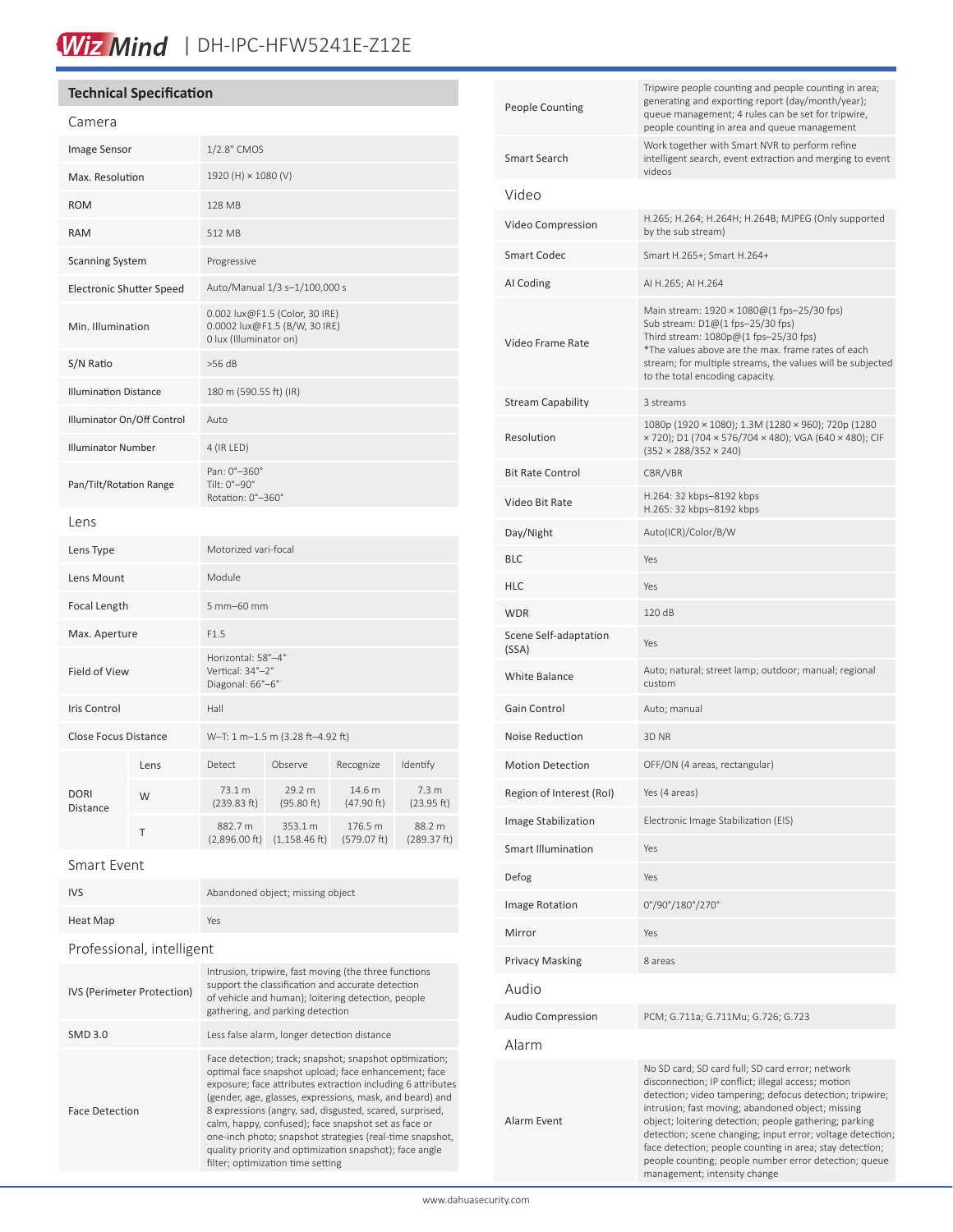# Wiz Mind | DH-IPC-HFW5241E-Z12E

#### Network

| Network Port                 | RJ-45 (10/100 Enhancement Base-T)                                                                                                                                                                                                                                     |  |  |  |
|------------------------------|-----------------------------------------------------------------------------------------------------------------------------------------------------------------------------------------------------------------------------------------------------------------------|--|--|--|
| SDK and API                  | Yes                                                                                                                                                                                                                                                                   |  |  |  |
| <b>Cyber Security</b>        | Video encryption; firmware encryption; configuration<br>encryption; Digest; WSSE; account lockout; security logs;<br>IP/MAC filtering; generation and importing of X.509<br>certification; syslog; HTTPS; 802.1x; trusted boot; trusted<br>execution; trusted upgrade |  |  |  |
| Network Protocol             | IPv4; IPv6; HTTP; TCP; UDP; ARP; RTP; RTSP; RTCP; RTMP;<br>SMTP; FTP; SFTP; DHCP; DNS; DDNS; QoS; UPnP; NTP;<br>Multicast; ICMP; IGMP; NFS; SAMBA; PPPoE; SNMP;<br>Bonjour                                                                                            |  |  |  |
| Interoperability             | ONVIF (Profile S/Profile G/Profile T); CGI; P2P; Milestone                                                                                                                                                                                                            |  |  |  |
| User/Host                    | 20 (Total bandwidth: 88 M)                                                                                                                                                                                                                                            |  |  |  |
| Storage                      | FTP; SFTP; Micro SD card (support max. 256 GB); NAS                                                                                                                                                                                                                   |  |  |  |
| <b>Browser</b>               | IE: IE8 and later<br>Chrome<br>Firefox                                                                                                                                                                                                                                |  |  |  |
| Management Software          | Smart PSS, DSS, DMSS                                                                                                                                                                                                                                                  |  |  |  |
| Mobile Client                | iOS; Android                                                                                                                                                                                                                                                          |  |  |  |
| Certification                |                                                                                                                                                                                                                                                                       |  |  |  |
| Certifications               | CE-LVD: EN 62368-1<br>CE-EMC: Electromagnetic Compatibility Directive<br>2014/30/EU<br>FCC: 47 CFR FCC Part 15, Subpart B<br>UL/CUL: UL60950-1 CAN/CSA C22.2 No.60950-1-07                                                                                            |  |  |  |
| Port                         |                                                                                                                                                                                                                                                                       |  |  |  |
| Audio Input                  | 1 channel (RCA port)                                                                                                                                                                                                                                                  |  |  |  |
| <b>Audio Output</b>          | 1 channel (RCA port)                                                                                                                                                                                                                                                  |  |  |  |
| Alarm Input                  | 2 channels in: 5 mA 3-5 VDC                                                                                                                                                                                                                                           |  |  |  |
| Alarm Output                 | 1 channel out: 300 mA 12 VDC                                                                                                                                                                                                                                          |  |  |  |
| Power                        |                                                                                                                                                                                                                                                                       |  |  |  |
| Power Supply                 | 12 VDC (±30%); PoE (802.3af); ePoE                                                                                                                                                                                                                                    |  |  |  |
| Power Consumption            | Basic: 2.5 W (12 VDC); 3.2 W (PoE)<br>Max. (max. stream + IR LED + focus): 9.4 W (12 VDC);<br>10.3 W (PoE)                                                                                                                                                            |  |  |  |
| Environment                  |                                                                                                                                                                                                                                                                       |  |  |  |
| <b>Operating Temperature</b> | -30 °C to +60 °C (-22 °F to +140 °F)                                                                                                                                                                                                                                  |  |  |  |
| <b>Operating Humidity</b>    | ≤95%                                                                                                                                                                                                                                                                  |  |  |  |
| Storage Temperature          | -40 °C to +60 °C (-40 °F to +140 °F)                                                                                                                                                                                                                                  |  |  |  |
| Protection                   | IP67; IK10                                                                                                                                                                                                                                                            |  |  |  |
| Structure                    |                                                                                                                                                                                                                                                                       |  |  |  |
| Casing                       | Metal + plastic                                                                                                                                                                                                                                                       |  |  |  |
| <b>Product Dimensions</b>    | 273.2 mm × 95 mm × 95 mm (10.76" × 3.74" × 3.74") (L<br>$\times$ W $\times$ H)                                                                                                                                                                                        |  |  |  |
| Net Weight                   | 1110 g (2.45 lb)                                                                                                                                                                                                                                                      |  |  |  |
| <b>Gross Weight</b>          | 1510 g (3.33 lb)                                                                                                                                                                                                                                                      |  |  |  |

| <b>Ordering Information</b> |                       |                                                          |  |  |
|-----------------------------|-----------------------|----------------------------------------------------------|--|--|
| Type                        | Model                 | Description                                              |  |  |
|                             | DH-IPC-HEW5241FP-712F | 2MP IR Vari-focal Bullet WizMind<br>Network Camera, PAL  |  |  |
| 2MP Camera                  | DH-IPC-HFW5241FN-712F | 2MP IR Vari-focal Bullet WizMind<br>Network Camera, NTSC |  |  |
|                             | <b>PFA152-F</b>       | Pole Mount Bracket                                       |  |  |
|                             | <b>PFA121</b>         | Junction Box                                             |  |  |
| Accessories<br>(optional)   | <b>PFM321D</b>        | 12 VDC 1A Power Adapter                                  |  |  |
|                             | LR1002-1ET/1EC        | Single-port Long Reach Ethernet<br>over Coax Extender    |  |  |
|                             | <b>PFM900-E</b>       | Integrated Mount Tester                                  |  |  |

## **Accessories**

Optional:





Pole Mount Bracket



LR1002-1ET/1EC Single-port Long Reach Ethernet over Coax Extender



Junction



PFM900-E Integrated Mount Tester



12 VDC 1A Power Adapter